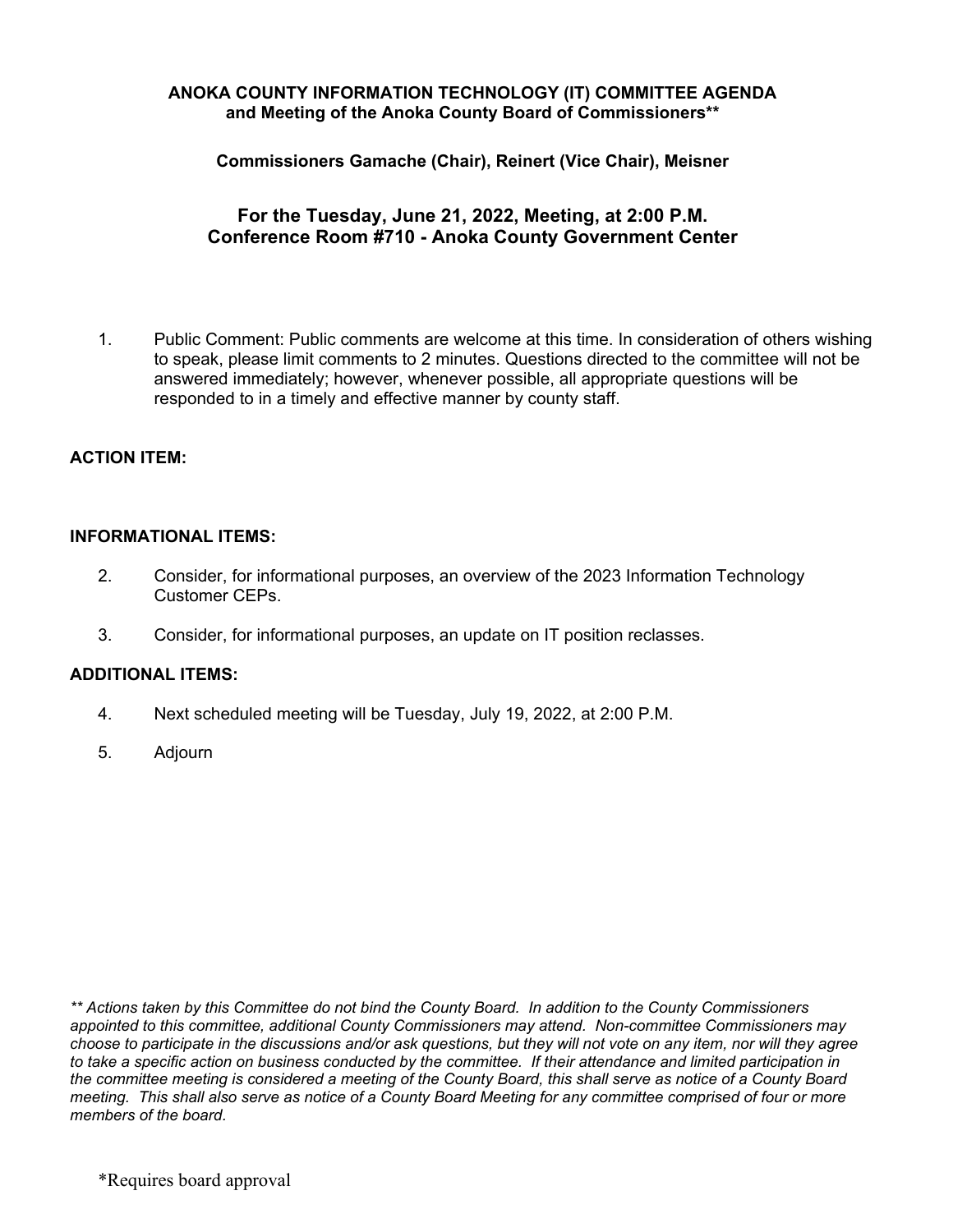

# ANOKA COUNTY IT COMMITTEE INFORMATIONAL ITEM

June 21, 2022

#### INFORMATION TECHNOLOGY DEPARTMENT

| <b>ACTION REQUESTED</b> | Susan Vreeland, Director of Information Technology, is requesting the IT<br>Committee consider, for informational purposes, an overview of IT position<br>reclasses.                                                                                                            |
|-------------------------|---------------------------------------------------------------------------------------------------------------------------------------------------------------------------------------------------------------------------------------------------------------------------------|
| <b>BACKGROUND</b>       | In the past, reclasses were presented to the Management Team by Human<br>Resources frequently. HR is updating their process and will be presenting<br>reclasses in batches for great efficiency and less frequency.                                                             |
| <b>SOLUTIONS</b>        | IT has identified 4 positions where staff are currently performing the job<br>duties/functions of a position at a higher class. Working with HR, we<br>updated the Position Description Qualifiers (PDQs), they were reviewed by<br>HR and determined they should be reclassed. |
| <b>CONCLUSION</b>       | Reclass the 4 positions, per the attached spreasheet, based on the new<br>PDQs. IT is able to absorb these increases in our operating budget. These<br>reclass requests have been submitted by HR for review by the Management<br>Team.                                         |
| <b>RECOMMENDATIONS</b>  | There is no recommendation at this time. Susan Vreeland, Director of<br>Information Technology, is requesting that the IT Committee consider, for<br>informational purposes, an overview of the IT position reclasses.                                                          |